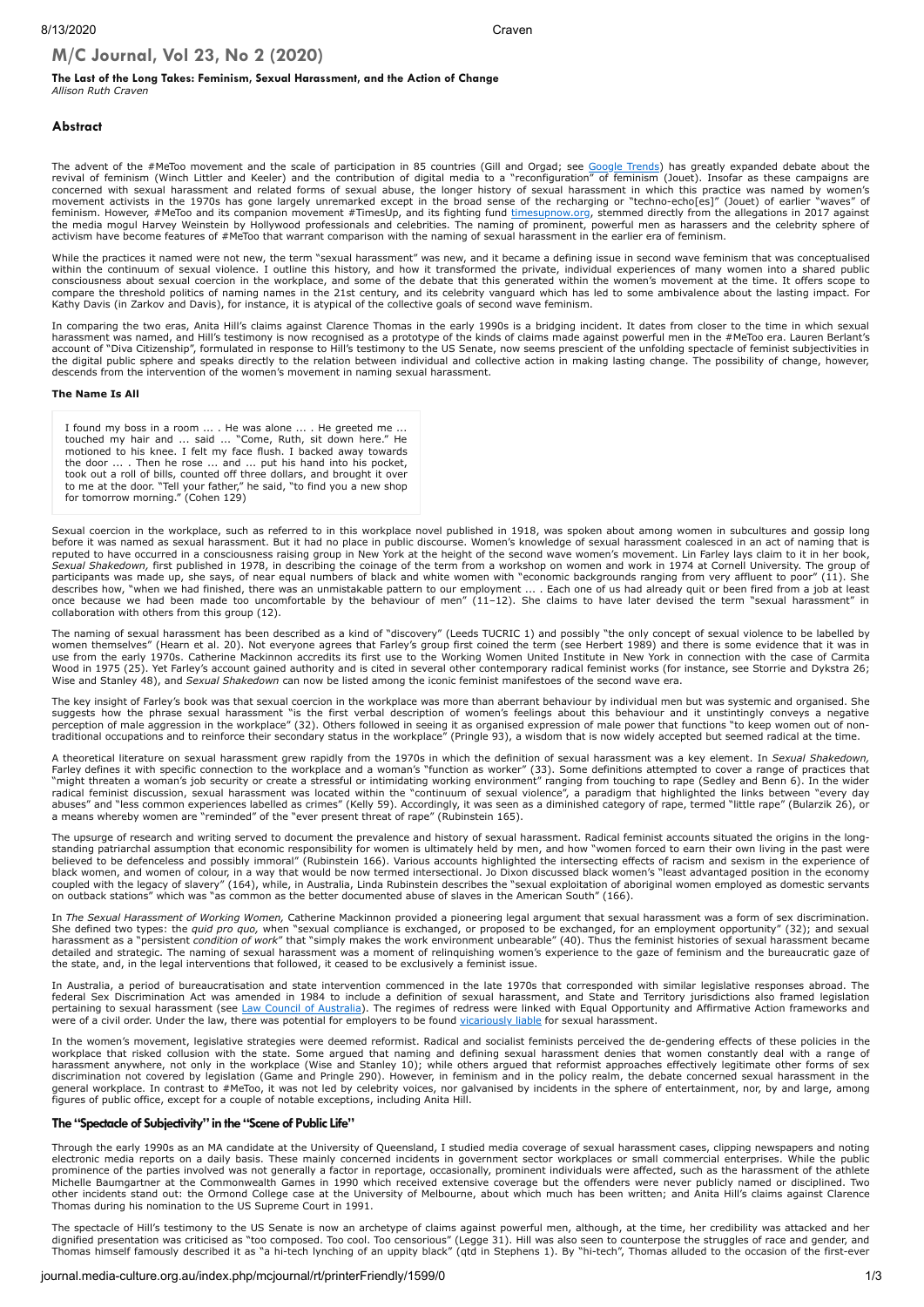## 8/13/2020 Craven

live national broadcast of the United States Senate hearings in which Hill's claims were aired directly to the national public, and re-broadcast internationally in news coverage. Thus, it was not only the claims but the scale and medium of delivery to a global audience that set it apart from other sexual harassment stories.

Recent events have since prompted revisiting of the inequity of Hill's treatment at the Senate hearings. But well before this, in an epic and polemical study of American public culture, Berlant reflected at length on the heroism of Hill's "witnessing" as paradigmatic of citizenship in post-Reaganite America's "shrinking" public sphere. It forms part of her much wider thesis regard feminist in the #MeToo era in the call to identify with her suffering and courage.

Of Hill's testimony, Berlant describes how: "a member of a stigmatised population testifies reluctantly to a hostile public the muted and anxious history of her<br>imperiled citizenship" (222). It is an "act of heroic pedagog the practices of citizenship into which they currently consent" (223). But Berlant cautions that the strongest of Divas cannot alone achieve change because<br>"remaking the scene of public life into a spectacle of subjectivit

### **The Echo**

If Acts of Diva Citizenship abound in the #MeToo movement, relations between the individual and the collective are in question in a number of ways. This suggests a basis of comparison between past and present feminisms which have come full circle in the renewed recognition of sexual harassment in the continuum of sexual<br>violence. Compared with the past, the voices of #MeToo are argua individual courage, backed by a responding collective voice of supporters. Yet there are concerns about who can "speak out" without access to social media or with<br>the constraint that "the sanctions would be too great" (Zar respond.

The collective voice is also allied with other grassroots movements like SlutWalk (Jouet), the women's marches in the US against the Trump presidency, and the several national campaigns — in India and Egypt, for instance ( girls of colour, and endorsed its adoption by Hollywood, highlights the many "untold [stories"](https://time.com/5574163/tarana-burke-metoo-time-100-summit/).

More strikingly, #MeToo participants name the names of the alleged harassers. The naming of names, famous names, is threshold-crossing and as much the publicstartling power of the disclosures as the allegations and stimulates newsworthiness in conventional media. The resonance is amplified in the context of the American<br>crisis over the Trump presidency in the sense that the po denouncing it. In the case of Harvey Weinstein, the name is all. A figure of immense power who symbolised an industry, naming Weinstein blew away the defensive old Hollywood myths of "casting couches" and promised, perhaps idealistically, the possibility for changing a culture and an industrial system.

The Hollywood setting for activism is the most striking comparison with second wave feminism. A sense of contradiction emerges in this new "visibility" of sexual<br>harassment in a culture that remains predominantly "voyeuris the Oscars, and the stream of film remakes of formerly all-male narrative films that star all-female casts (*Ghostbusters; Oceans 11; Dirty, Rotten Scoundrels*).<br>Cynically, this trend to make popular cinema a public sphere someone to go public, as Rose McGowan did, with claims about Harvey Weinstein.

However, a reading of *She Said,* by Jodie Kantor and Megan Tuohey, the journalists who broke the Weinstein story in the *New York Times* — following their three<br>year efforts to produce a legally water-tight report — makes testimony. If not for their (and others') fastidious journalism and trust-building and the Citizen Divas prepared to disclose their experiences publicly, Weinstein might not be convicted today. Yet without the naming of the problem of sexual harassment in the women's movement all those years ago, none of this may have come to<br>pass. Lin Farley can now be <u>found on [YouTube](https://www.youtube.com/watch?v=LlO5PiwZk8U) retelling the stor</u>

It places the debate about digital activism and Hollywood feminism in some perspective and, like the work of journalists, it is testament to the symbiosis of individual<br>and collective effort in the action of change. The tw on.

### **References**

Berlant, Lauren. *The Queen of America Goes to Washington City: Essays on Sex and Citizenship.* 1997. Durham: Duke UP, 2002.

Bularzik, Mary. "Sexual Harassment at the Workplace: Historical Notes." *Radical America* 12.4 (1978): 25-43.

Cohen, Rose. *Out of the Shadow.* NY: Doran, 1918.

Dixon, Jo. "Feminist Reforms of Sexual Coercion Laws." Sexual Coercion: A Sourcebook on Its Nature, Causes and Prevention. Eds. Elizabeth Grauerholz and Mary A. Karlewski. Massachusetts: Lexington, 1991. 161-171.

Farley, Lin. *Sexual Shakedown: The Sexual Harassment of Women in the Working World*. London: Melbourne House, 1978.

Game, Ann, and Rosemary Pringle. "Beyond *Gender at Work*: Secretaries." *Australian Women: New Feminist Perspectives*. Melbourne: Oxford UP, 1986. 273–91.

Gill, Rosalind, and Shani Orgad. "The Shifting Terrain of Sex and Power: From the 'Sexualisation of Culture' to #MeToo." *Sexualities* 21.8 (2018): 1313–1324. -org.elibrary.jcu.edu.au/10.1177/1363460718794647>.

Google Trends. "Me Too Rising: A Visualisation of the Movement from Google Trends." 2017-2020. <[https://metoorising.withgoogle.com>](https://metoorising.withgoogle.com/).

Hearn, Jeff, Deborah Shepherd, Peter Sherrif, and Gibson Burrell. *The Sexuality of Organization.* London: Sage, 1989.

Herbert, Carrie. *Talking of Silence: The Sexual Harassment of Schoolgirls.* London: Falmer, 1989.

Jenkins, Henry, Sam Ford, and Joshua Green. *Spreadable Media: Creating Value and Meaning in a Networked Culture.* New York: New York UP, 2013.

Jouet, Josiane. "Digital Feminism: Questioning the Renewal of Activism." *Journal of Research in Gender Studies* 8.1 (2018). 1 Jan. 2018. <http://dx.doi.org.elibrary.jcu.edu.au/10.22381/JRGS8120187>.

Kantor, Jodi, and Megan Twohey. *She Said: Breaking the Sexual Harassment Story That Helped Ignite a Movement.* London: Bloomsbury, 2019.

Kelly, Liz. "The Continuum of Sexual Violence." *Women, Violence, and Social Control.* Eds. Jalna Hanmer and Mary Maynard*.* London: MacMillan, 1989. 46–60.

Legge, Kate. "The Harassment of America." *Weekend Australian* 19–20 Oct. 1991: 31.

Mackinnon, Catherine. *The Sexual Harassment of Working Women*. New Haven: Yale UP, 1979.

New Mexico in Focus, a Production of NMPBS. 26 Jan. 2018. <[https://www.youtube.com/watch?v=LlO5PiwZk8U>](https://www.youtube.com/watch?v=LlO5PiwZk8U).

Pringle, Rosemary. *Secretaries Talk.* Sydney: Allen and Unwin, 1988.

Rubinstein, Linda. "Dominance Eroticized: Sexual Harassment of Working Women." *Worth Her Salt.* Eds. Margaret Bevege, Margaret James, and Carmel Shute. Sydney: Hale and Iremonger, 1982. 163–74.

### journal.media-culture.org.au/index.php/mcjournal/rt/printerFriendly/1599/0 2/3